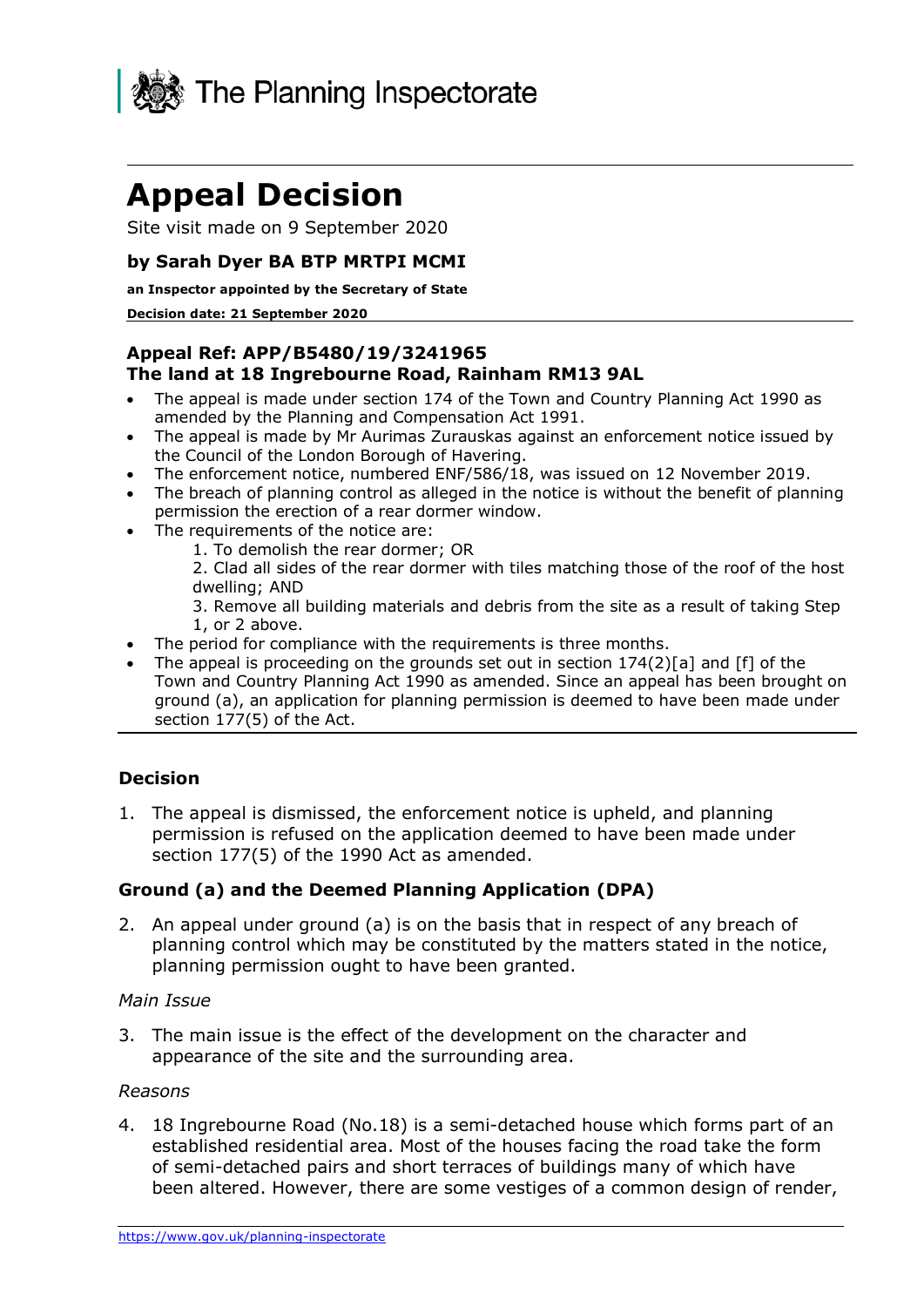under a hipped tiled roof with projecting detailing on the front and corners of the houses at first floor.

- 5. The changes which have been carried out at No. 18 to accommodate the loft conversion have resulted in one of the first hip to gable alterations in this part of the street. It has had an effect on the street scene, albeit one which is mollified by the alterations which have been carried out to the other houses.
- 6. The dormer is in the rear elevation of No. 18 and is not readily visible from Ingrebourne Road however it can be seen between the rear wall of No. 12 and the first house in West Close which is a small cul-de-sac of houses, again of similar design to those surrounding No. 18. Glimpsed views of other dormer windows in the wider area are possible between the houses but given its position the appeal scheme is much more dominant in the street scene. Moreover, the limited occurrence of dormers in the wider area means that they are not a typical part of its character.
- 7. Whilst at a distance the grey painted finish to the dormer is not unlike the colour of the roof tiles, in closer views for example from adjoining gardens the difference in the finish of the rendered dormer and the tiles is clear. Consequently, the dormer appears as an incongruous addition to No. 18 as opposed to forming an integral part of the roof. The Council has given the appellant the option of cladding the dormer with tiles as an alternative to its demolition, which would address this point.
- 8. Were the whole house to be rendered, as suggested by the appellant, this would change the context of the dormer. However, there is no evidence to show the effect of this potential future state upon which I could conclude that in combination a rendered house and rendered dormer would be acceptable in terms of its effect on the character and appearance of the area.
- 9. The appellant refers to other roof dormers in the area, but most are not in such prominent positions as that which is the subject of the appeal. The exception is the dormer at No. 26 which is visible in the roofscape from West Close. However, the Council has advised that the planning application for this development (Council Ref. P1489.19) has been refused. These examples also do not significantly undermine my observation that roof dormers are not a key element of the character of the area.
- 10. I conclude that the roof dormer is harmful to the character and appearance of the site and the surrounding area. The development is therefore contrary to Policy 7.6 of the London Plan (2016) and Policy DC61 of the Core Strategy and Development Control Policies Development Plan Document (2008). These policies jointly require new development to complement or improve amenity and character through, amongst other things, its appearance and materials.
- 11. For similar reasons the development does not accord with guidance provided by the National Planning Policy Framework which seeks to achieve welldesigned places.
- 12. I do not find the advice contained within the Havering London Borough Residential Extensions and Alterations Supplementary Planning Document (2011) regarding roof extensions, loft conversions and dormer windows to be relevant to this appeal.